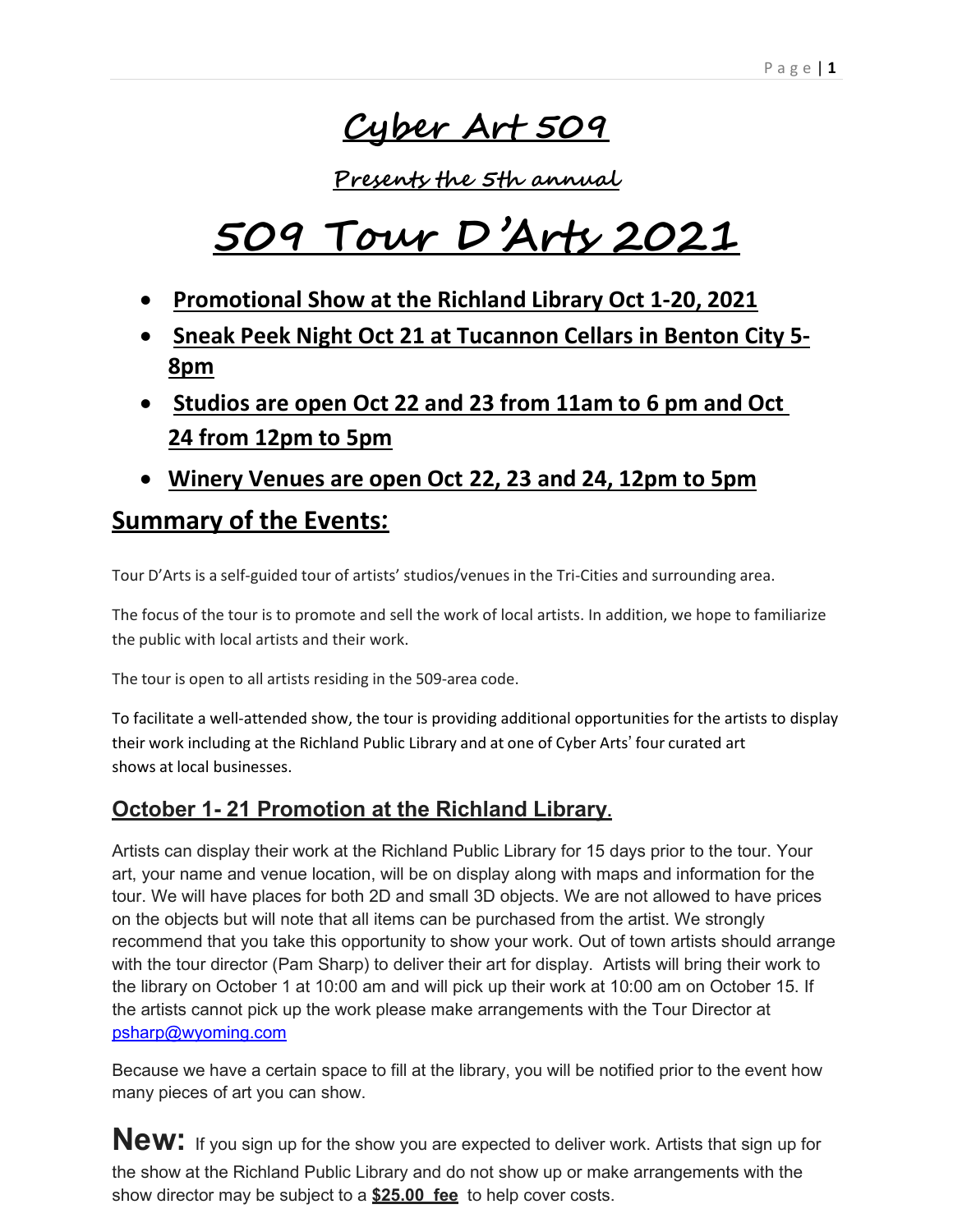## **Thursday, October 21 Sneak Peek Night:**

**All artists are required to participate** in an opening invitational gala at Tucannon Winery, 40504 Demoss Rd., Benton City, WA 99320, from 5 pm to 8 pm

Each artist will have space to display a limited amount of art which is determined by the number of artists participating in the Tour. 2D artists will have a minimum of one 3'w by 6'h ProPanel.

3-D artists will have a min of 36 sq. ft. Please bring your own pedestals or table.

Artists shall be set up by 4:30 pm at Tucannon.

Complementary light hor d'oeuvres; no-host wine and a no-host food truck will be provided.

This event is to gather the artists so we can all see each other's work, and an appreciation gala for **your** patrons. Postcards will be available for you to send to your patrons and supporters. You can sell your work at the gala, so have extra work available if the patron wants to take your work home.

We know that sometimes artists have emergencies that may preclude them from being able b attend the gala. However, **your art MUST be at the show**. If you are experiencing an emergency, please contact the show director and make arrangements for your art.

This is our opening event and to not have a full slate reflects badly on the show and on the commitment of the artists to maintain a professional appearance.

#### **Tour d'Art Schedule for Friday, Saturday, and Sunday October 22, 23 and 24, 2021:**

At your own studio: We strongly suggest a collaborative studio with more than one artist.

Assigned Venues: The Tour Committee will be contacting potential wineries and businesses to host artist(s). Artist assignments are at the sole discretion of the Tour Committee; however, an artist can request a location or provide their own business location. Please provide details on your application.

Studios and non-winery venues are open to the public from 11am to 6pm on Oct 22 and 23; and from 12pm to 5pm on Oct 24.

Winery Venues are open to the public 12pm to 5pm Oct 22, 23 and 24

## Deadline for application submission is June 30.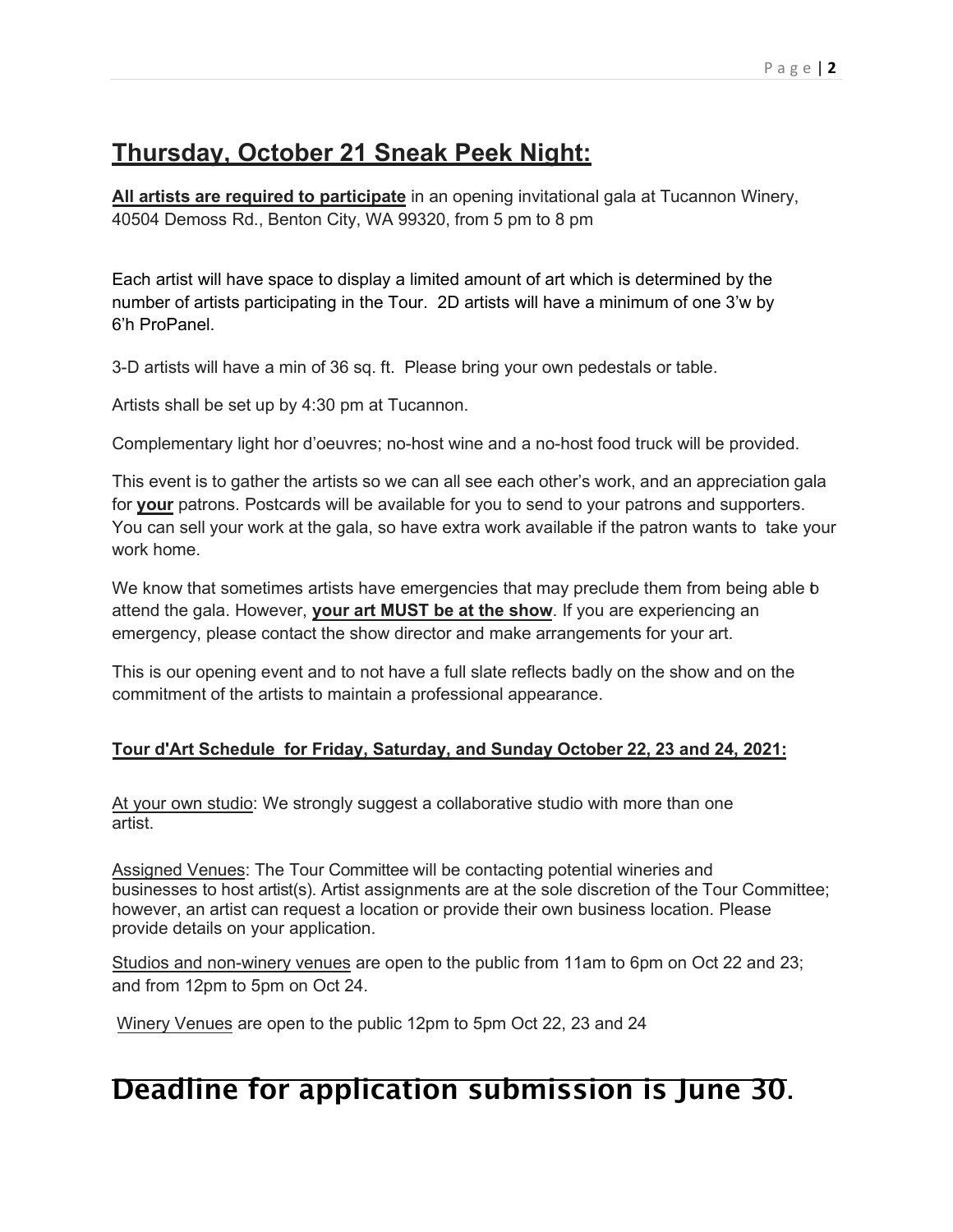## Application and Requirements:

#### Application Fee

\$125 for members of Cyber Art 509 \$150 for non-members

#### **Art in the following categories are acceptable for the Tour.**

- 1. Painting/Drawing: Works created using wet and dry media including chalk, charcoal, pastels, pencil, wax crayon, etc., or from the fluid medium of inks, washes and paints applied by hand are to be entered in this category. Signed Limited Edition prints of original works are permitted.
- 2. Glass Fused and Slumped**:** All fused and slumped glass works are accepted into this category. No machine-made or mass-produced work is permitted. If multiple pieces of the same design are displayed, each piece must be signed.
- 3. Glass Hand-blown: All hand-blown glass items are to be entered into this category. No machine-made or mass-produced work is permitted. If multiple pieces of the same design are displayed, each piece must be signed
- 4. Glass Stained: All handmade stained-glass works are to be entered into this category. No machine-made or mass-produced work is permitted. If multiple pieces of the same design are displayed, each piece must be signed
- 5. Metal Work: All non-sculptural handmade works are to be entered into this category. No machine-made or mass-produced work is permitted. If multiple pieces of the same design are displayed each piece must be signed
- 6. Paper: All handmade works of paper art or craft are to be entered into this category. No machinemade or mass-produced work is permitted. If multiple pieces of the same design are displayed each piece must be signed.
- 7. Photography: All photographic works including digital are to be entered into this category. No machine-made or mass-produced work is permitted. If multiple pieces of the same design are displayed each piece must be signed and be a limited edition.
- 8. **Sculpture:** All sculptural works of art are to be entered in this category. No machine-made or mass-produced work is permitted. If multiple pieces of the same design are displayed each piece must be signed.
- 9. Recycled art: Items that use more that 50% recycled material. All pieces must be signed by the artist.
- 10. **Jewelry Fine:** Handmade jewelry using precious metals; gem quality stones and or a high degree of design are accepted into this category. No machine-made or mass-produced work is permitted. If multiple pieces of the same design are displayed, each piece must be signed or have a jeweler's mark. No other jewelry will be accepted.
- 11. Ceramics: No machine-made or mass-produced work is permitted. If multiple pieces of the same design are displayed, each piece must be signed.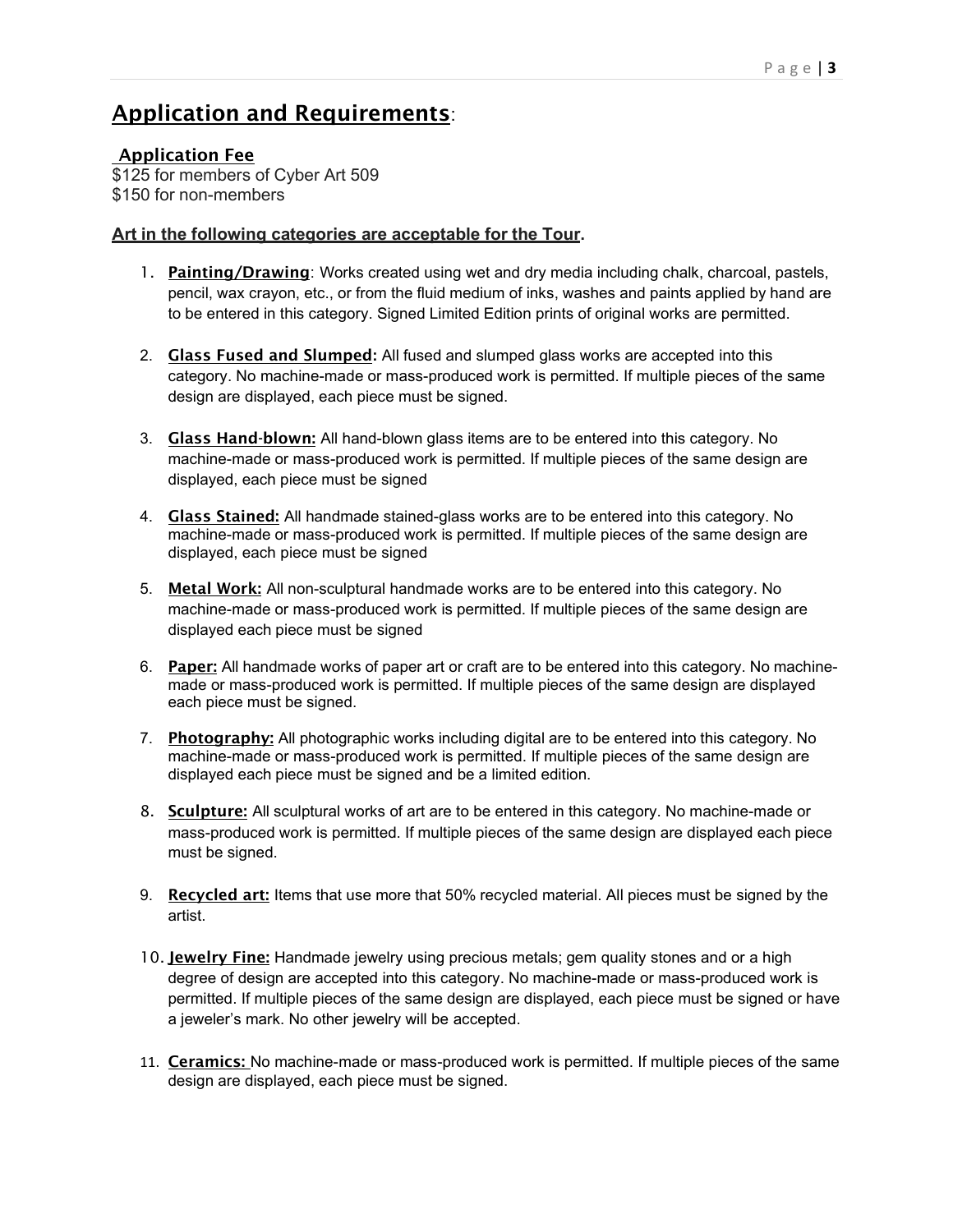#### **12. Pottery**

**Raku**: All original raku work is accepted in this category. No machine-made or mass-produced work is permitted. If multiple pieces of the same design are displayed, each piece must be signed.

**Clay:** This category includes any original work made from clay.

- 13. Wood and Wood Carving: Must be handmade, no mass-produced or automated machinemade product is permitted.
- 14. Other: Art not covered above, but still handmade. No mass-produced or automated machine-made items permitted. Multiple pieces of the same design must be signed. Please contact the Director of the Tour for questions.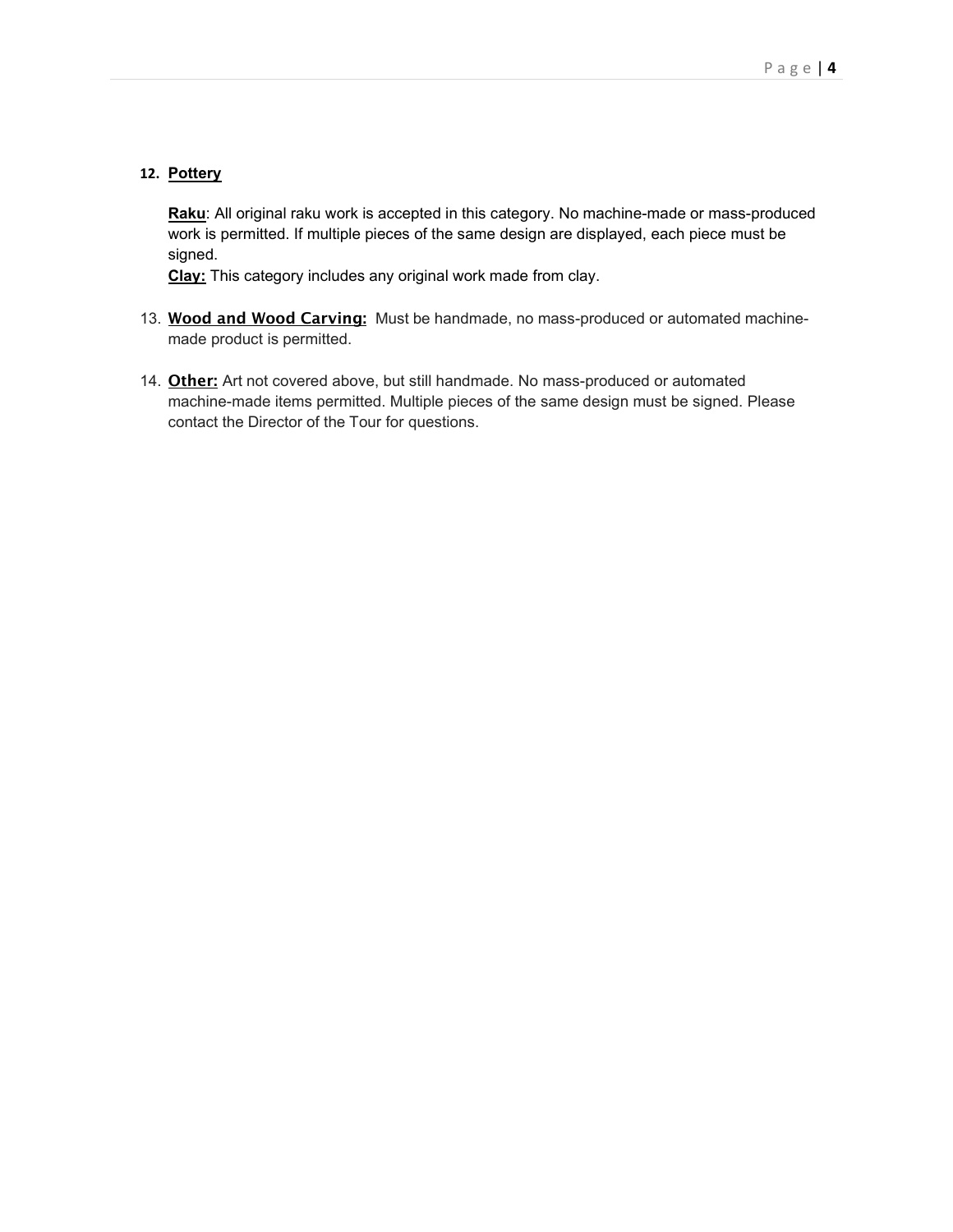Please print and send in the following application

#### **509 Tour D**'**Arts 2021 Application Form**

#### **Artists can show in one location only**

| Studio location (if you are showing at this location) __________________________        |  |  |  |
|-----------------------------------------------------------------------------------------|--|--|--|
| If you do not have a studio, please check here $\vert$   for a pop-up studio placement. |  |  |  |
| For the Pop-up studio, artists will need to have your own display panels, and/or tables |  |  |  |

The venues are only providing a space for you to sell your work. The Tour Committee will determine your venue. Once assigned, artists are responsible to contact the venue and plan their display with the venue.

I will participate in the Library Show. Checking this box means you will deliver art to the Richland library on Oct 1 at 10 am. and pick it up Oct 21, at 10am.